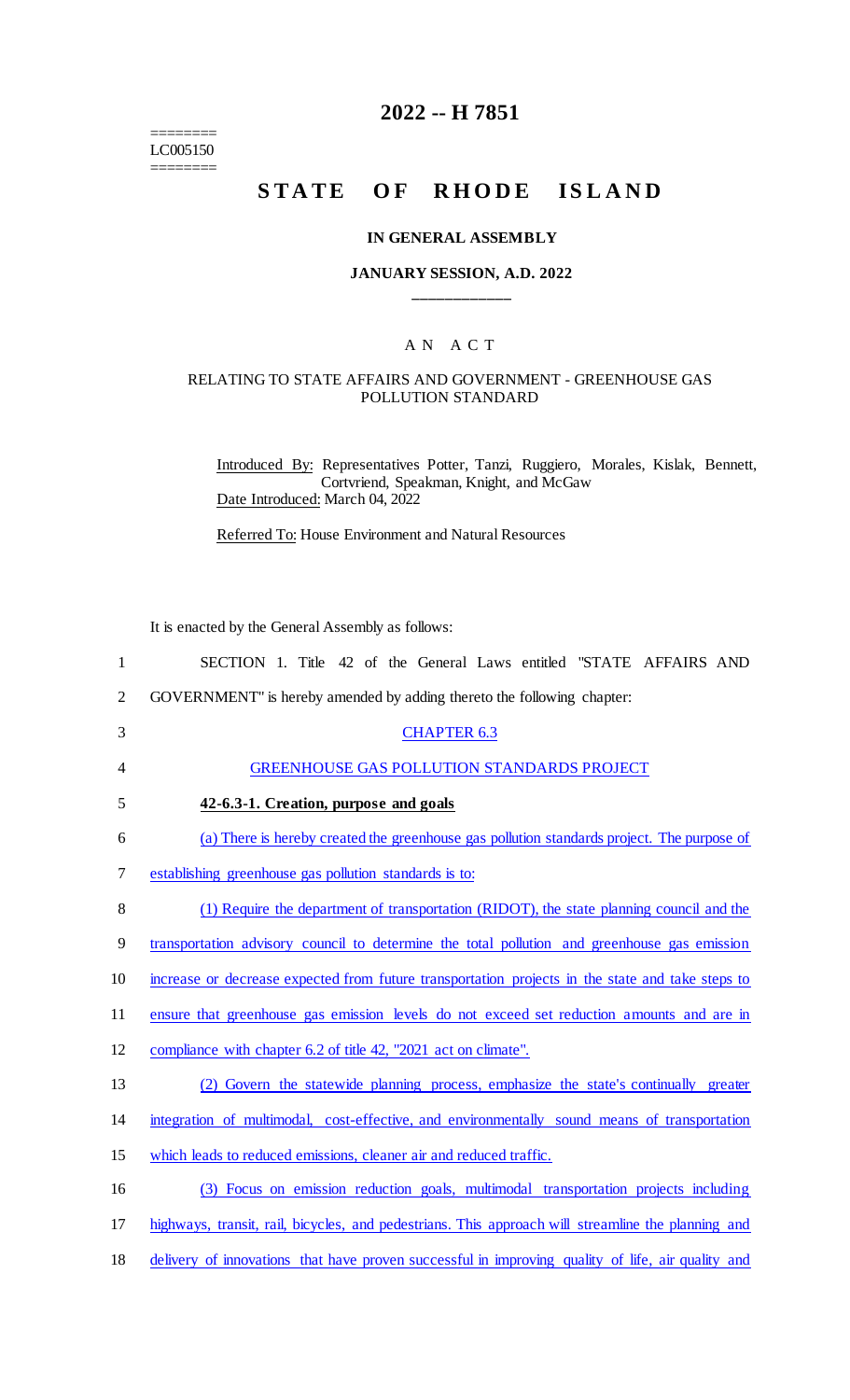- public health, like adding sidewalks, improving downtowns for active transportation with
- "complete streets," improving local and intercity transit and first-and-last-mile connectivity to
- transit facilities, and adding bike-shares.
- (b) This policy recognizes that the transportation projects have an impact on how Rhode Islanders travel and encourages choices for travelers across the state.
- (c) Establish an ongoing administrative process for identifying, measuring, confirming, and
- 7 verifying those best practices and their impacts, so that RIDOT, the transportation advisory
- 8 committee ("TAC") and the state planning council can easily apply them to their plans in order to
- achieve the pollution reduction levels and public transparency required and enforceable by chapter
- 6.2 of title 42 ("2021 act on climate").
- 

### **42-6.3-2. Transportation planning projects.**

- (a) The RIDOT, the state planning council and others shall consider investments in
- reducing greenhouse gas at the time a project is developed and submitted into a transportation plan.
- (b) Applicants of interchange access requests submitted to the RIDOT chief engineer or
- TAC for approval shall include a proposal to mitigate the impacts of the request on climate change,
- to include, but not be limited to, induced demand created in the area of the interchange being
- proposed. RIDOT project approval shall prioritize projects which demonstrate compliance with
- greenhouse gas standards in accordance with the provisions of chapter 6.2 of title 42.

### **42-6.3-3. Rules and regulations.**

- The department of transportation (RIDOT), in consultation with the state planning council
- and the transportation advisory council shall adopt such rules and regulations as they deem
- necessary for the proper administration of this chapter and to carry out the purposes thereof.
- SECTION 2. This act shall take effect upon passage.

#### ======== LC005150 ========